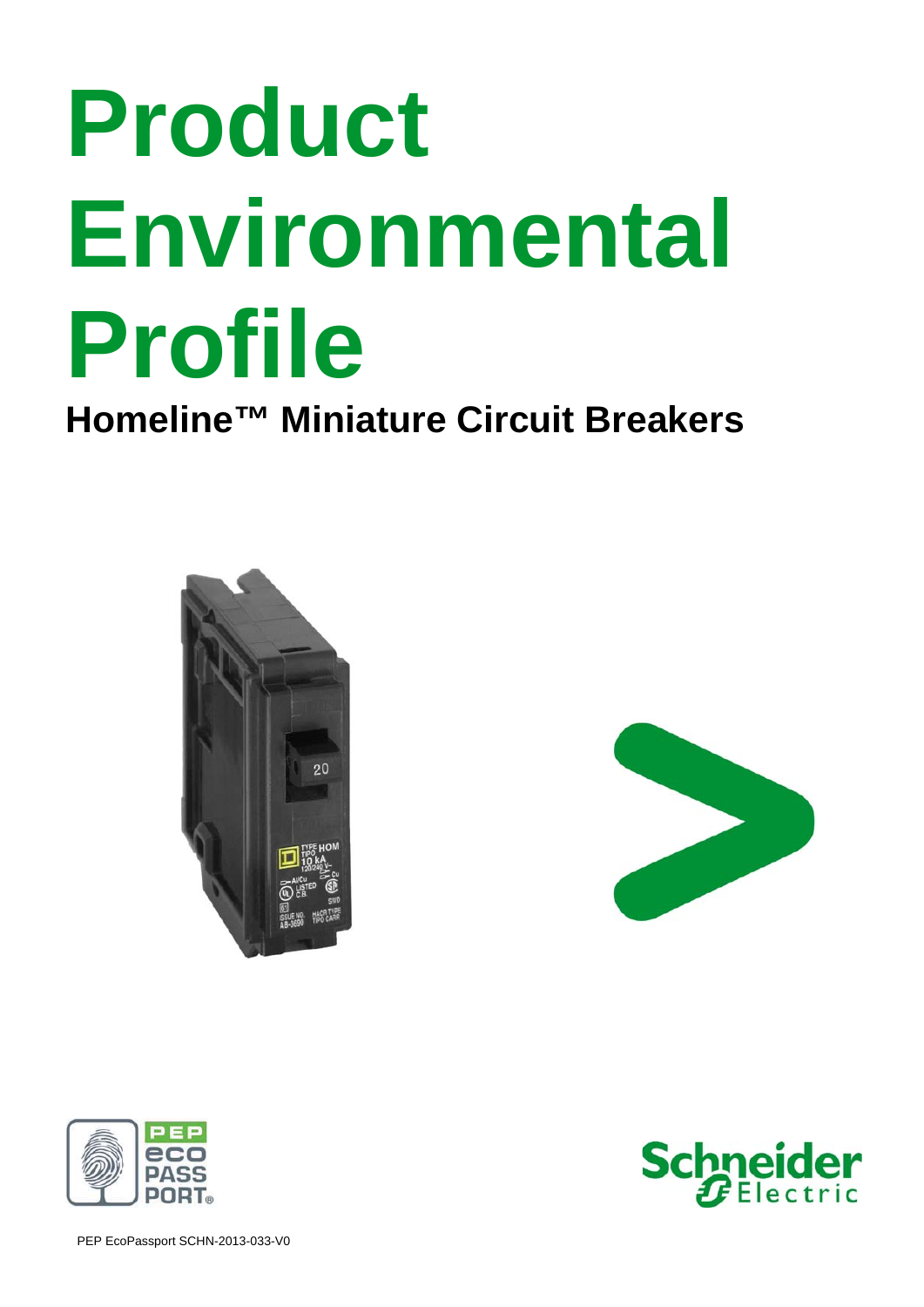#### **Product Environmental Profile - PEP**

#### **Product overview**

The main purpose of the Homeline Circuit Breaker product range is to ensure protection of low voltage electrical installations.

Homeline Miniature Circuit Breakers comply with UL® 489 or CSA® no 22.2 with an available offer:

- rated 15A to 200A
- short circuit current breaking capacity of 10kA based on reference number
- 1 and 2 pole configurations

The representative product used for the analysis is the HOM120 1 Pole 20A 120V circuit breaker.

The environmental impacts of the referenced products are representative of the impacts of the other products of the circuit breaker range as these products are designed and manufactured with the same technology and constructed with similar component parts.

The environmental analysis was performed in conformity with ISO 14040.

#### **Constituent materials**

The mass of the product range is from .30 lbs (136 g) to .84 lbs (381 g) including packaging. It is 0.30 lbs (136 g) for the HOM120 Miniature Circuit Breaker analysed. The constituent materials are distributed as follows:

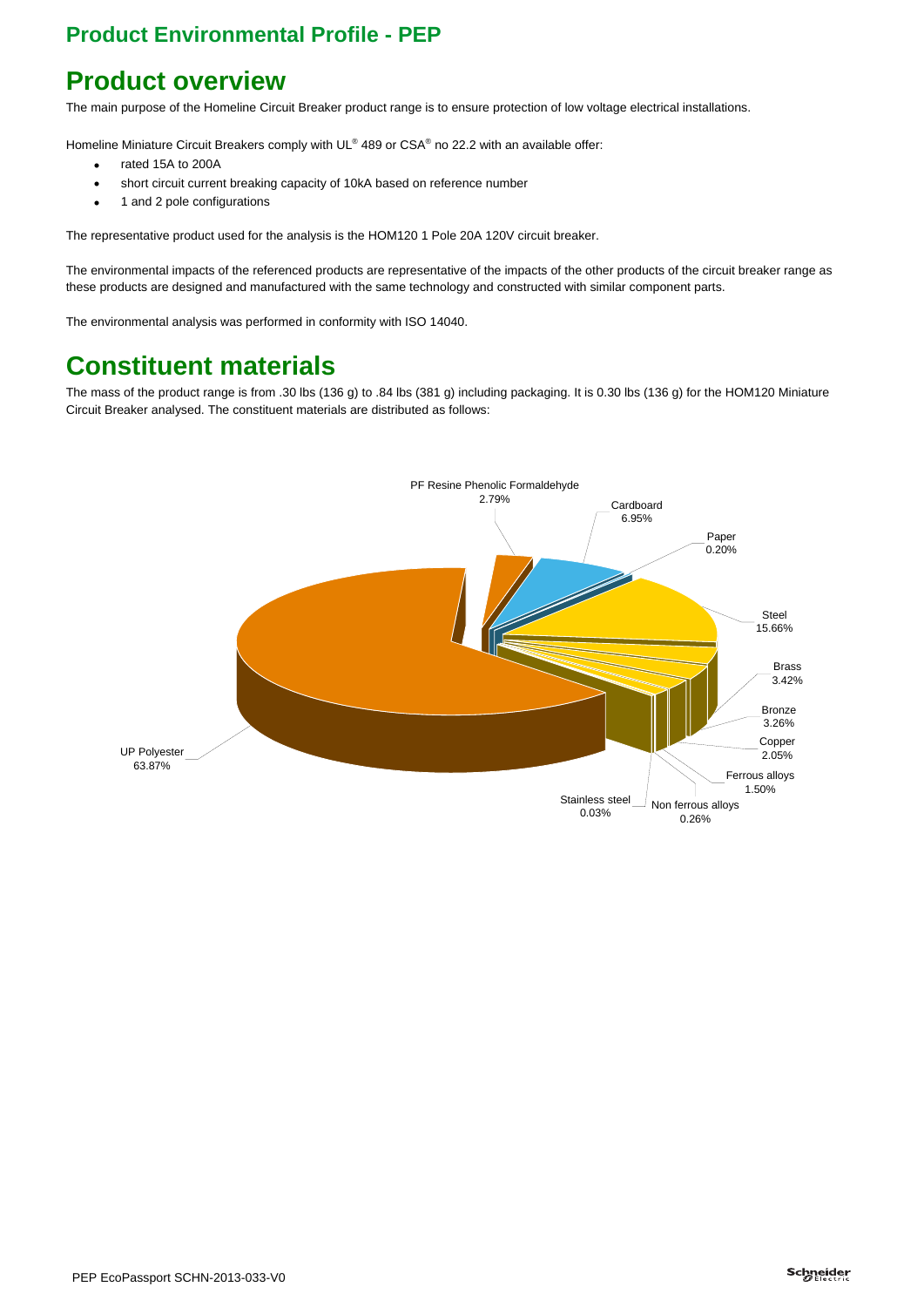#### **Product Environmental Profile - PEP**

#### **Substance assessment**

Products of this range are designed in conformity with the requirements of the RoHS directive (European Directive 2002/95/EC of 27 January 2003) and do not contain, or only contain in the authorised proportions, lead, mercury, cadmium, hexavalent chromium or flame retardants (polybrominated biphenyls - PBB, polybrominated diphenyl ethers - PBDE) as mentioned in the Directive

Details of ROHS and REACH substances information are available on the Schneider-Electric Green Premium website . (http://www2.schneider-electric.com/sites/corporate/en/products-services/green-premium/green-premium.page )

### **Manufacturing**

The Homline Miniature Circuit Breaker product range is manufactured at a Schneider Electric production site on which an ISO14001 certified environmental management system has been established.

#### **Distribution**

The weight and volume of the packaging have been optimized. The Homeline Miniature Circuit Breaker packaging weight is 0.010 lbs (4.88 g) and consists of corrugated carton.

The product distribution flows have been optimised by setting up local distribution centres close to the market areas.

### **Use**

The products of the Homeline Miniature Circuit Breaker range do not generate environmental pollution (noise, emissions) requiring special precautionary measures in standard use.

The dissipated power depends on the conditions under which the product is implemented and used. This dissipated power is between 1.58 W and 15.8 W for the Homeline Miniature Circuit Breaker range. It is 1.58 W for the referenced HOM120 Miniature Circuit Breaker at 100% rated current.

This thermal dissipation represents less than 0.1% of the power which passes through the product.

The product range does not require special maintenance operations.

## **End of life**

At end of life, the products in the Homeline Miniature Circuit Breaker range have been optimized to decrease the amount of waste and allow recovery of the product components and materials.

This product range doesn't need any special end-of-life treatment. According to countries' practices this product can enter the usual end-of-life treatment process.

The recyclability potential of the products has been evaluated using the "ECO DEEE recyclability and recoverability calculation method" (version V1, 20 Sep. 2008 presented to the French Agency for Environment and Energy Management: ADEME). According to this method, the potential recyclability ratio is: 24%.

As described in the recyclability calculation method this ratio includes only metals and plastics which have proven industrial recycling processes.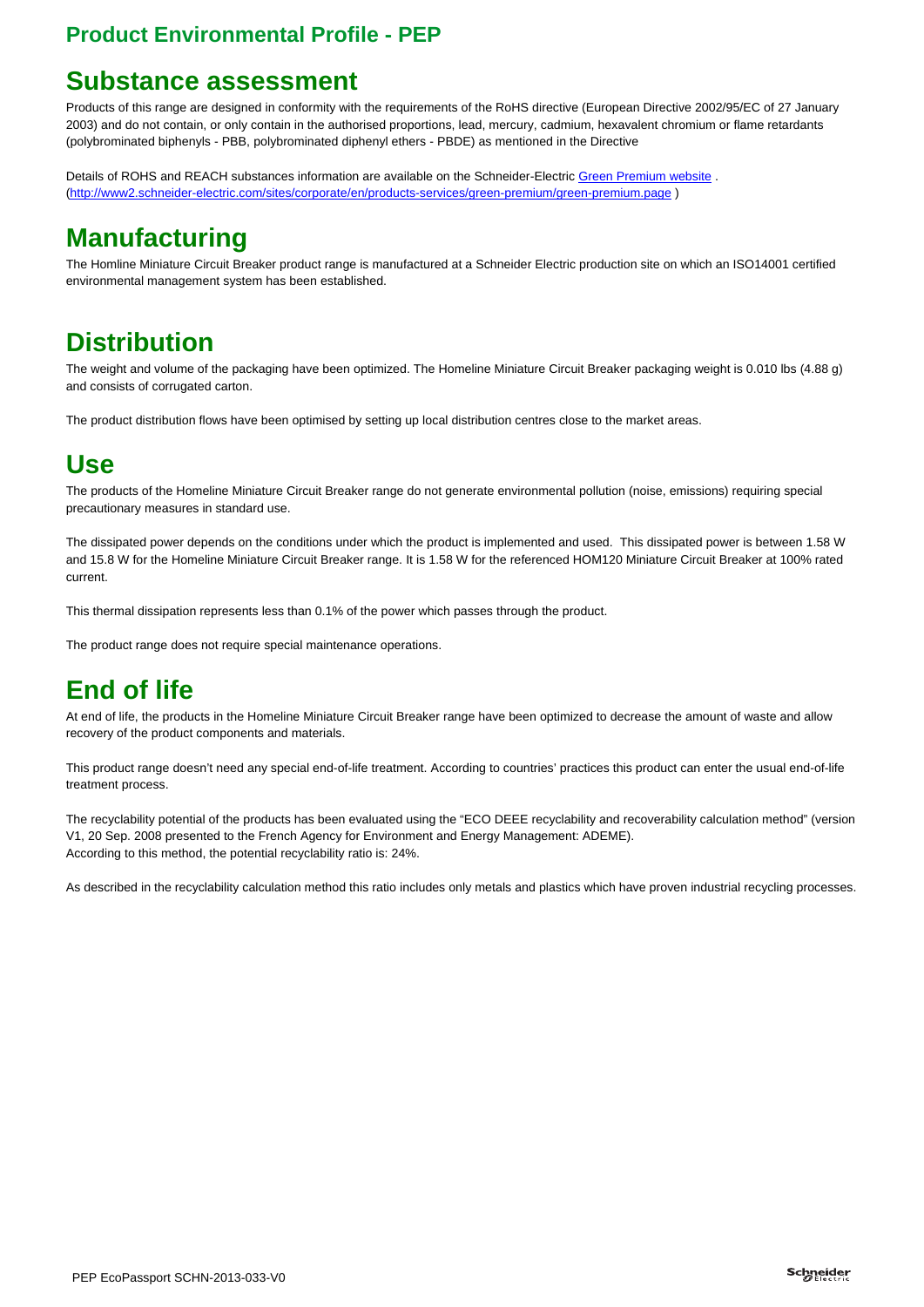#### **Environmental impacts**

Life cycle assessment has been performed on the following life cycle phases: Materials and Manufacturing (M), Distribution (D), Installation (I) Use (U), and End of life (E).

Modeling hypothesis and method:

- The calculation was performed on the HOM120 Miniature Circuit Breaker.
- Product packaging: Included.
- Installation components: No special components included.
- Scenario for the Use phase: this product range is included in the category Energy Passing Product with an assumed service life of 20 years.
- The use scenario is: product dissipation is 1.58 W, loading rate is 30% and service uptime of 100%.

- The geographical representative area for the assessment is the United States, and the electrical power model used for calculation is the American model.

End of life impacts are based on a worst case transport distance to the recycling plant 621 miles (1000km).

#### **Presentation of the product environmental impacts**

#### Data calculated for product use for a period of 20 years.

| <b>Environmental indicators</b>     | <b>Unit</b>             | For a HOM120            |                      |                     |             |                      |                 |  |  |
|-------------------------------------|-------------------------|-------------------------|----------------------|---------------------|-------------|----------------------|-----------------|--|--|
|                                     |                         | $S = M + D$<br>$+1+U+E$ | M                    | D                   | т           | U                    | E.              |  |  |
| <b>Raw Material Depletion</b>       | $Y-1$                   | $1.17 10^{-14}$         | $1.15 10^{-14}$      | 4.69 $10^{-19}$     | $\Omega$    | $2.50 10^{-16}$      | $2.79 10^{-19}$ |  |  |
| <b>Energy Depletion</b>             | MJ                      | 2.88 $10^2$             | 1.14 10 <sup>1</sup> | $3.44~10^{-1}$      | 0           | $2.7610^2$           | $2.04 10^{-1}$  |  |  |
| <b>Water depletion</b>              | dm <sup>3</sup>         | 3.89 10 <sup>1</sup>    | 7.25                 | $3.26 10^{-2}$      | $\mathbf 0$ | $3.16 10^{1}$        | $1.94 10^{-2}$  |  |  |
| <b>Global Warming</b>               | $g \approx CO_2$        | $1.8710^{4}$            | $5.7010^{2}$         | 2.7210 <sup>1</sup> | $\mathbf 0$ | $1.8110^{4}$         | $1.62 10^{1}$   |  |  |
| <b>Ozone Depletion</b>              | $g \approx CFC-11$      | $7.40 10^{-4}$          | $1.17 10^{-4}$       | $1.9210^{-5}$       | 0           | $5.92 10^{-4}$       | $1.1410^{-5}$   |  |  |
| <b>Air Toxicity</b>                 | m <sup>3</sup>          | 4.35 $10^6$             | $3.20 10^5$          | $5.1310^{3}$        | $\mathbf 0$ | $4.0210^6$           | $3.05 10^3$     |  |  |
| <b>Photochemical Ozone Creation</b> | $g_{\approx}C_{2}H_{4}$ | 4.02                    | $2.92 10^{-1}$       | $2.3310^{2}$        | $\Omega$    | 3.69                 | $1.38 10^{-2}$  |  |  |
| Air acidification                   | $g_{\approx}H^+$        | 3.61                    | $1.94 10^{-1}$       | $3.47 10^{-3}$      | $\mathbf 0$ | 3.41                 | $2.06 10^{-3}$  |  |  |
| <b>Water Toxicity</b>               | dm <sup>3</sup>         | $2.0810^{3}$            | $3.52~10^{2}$        | 3.40                | $\mathbf 0$ | 1.72 10 <sup>3</sup> | 2.02            |  |  |
| <b>Water Eutrophication</b>         | $q \approx PO_4$        | $1.40 10^{-1}$          | $9.72 10^{-2}$       | 4.52 $10^{-4}$      | $\mathbf 0$ | 4.16 $10^{-2}$       | $2.69 10^{-4}$  |  |  |
| Hazardous waste production          | kg                      | 4.15 $10^{-1}$          | $1.93 10^{-2}$       | $1.0110^{-5}$       | $\mathbf 0$ | $3.96 10^{-1}$       | $6.02 10^{-6}$  |  |  |

Life cycle assessment has been performed with the EIME software (Environmental Impact and Management Explorer), version 4.0, and with its database version 11.0.

The Use Phase is the life cycle phase which has the greatest impact on the majority of environmental indicators.

According to this environmental analysis, proportionality rules may be used to evaluate the impacts of other products of this range: Depending on the impact analysis, the environmental indicators of other products in this family may be proportionaly extrapolated by the mass and energy consumption of the Miniature Circuit Breaker.

## **System approach**

As the products of the range are designed in accordance with the RoHS Directive (European Directive 2002/95/EC of 27 January 2003), they can be incorporated without any restriction in an assembly or an installation subject to this Directive.

Please note that the values given above are only valid within the context specified and cannot be used directly to draw up the environmental assessment of an installation.